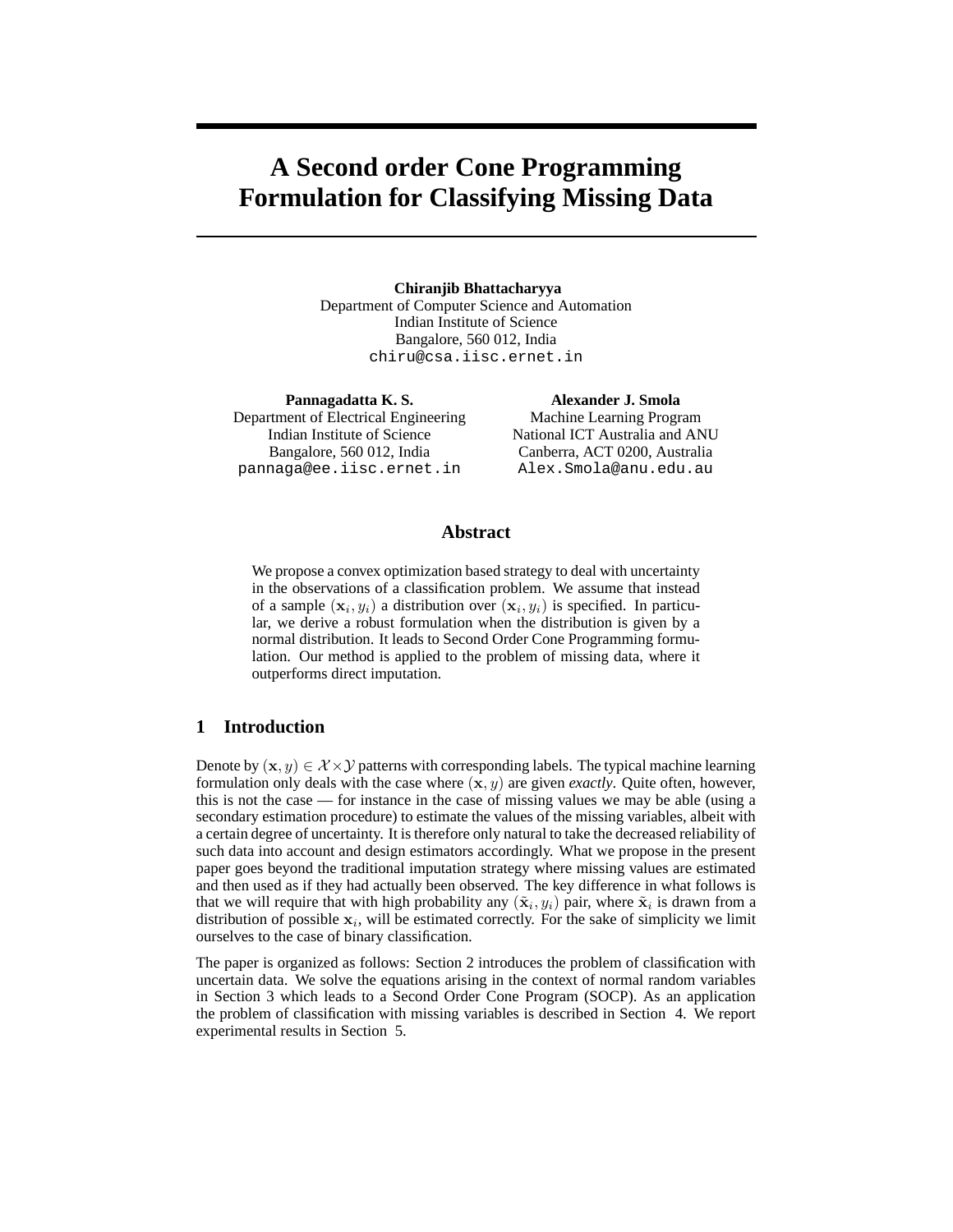## **2 Linear Classification using Convex Optimization**

Assume we have m observations  $(\mathbf{x}_i, y_i)$  drawn iid (independently and identically distributed) from a distribution over  $\mathcal{X} \times \mathcal{Y}$ , where  $\mathcal{X}$  is the set of patterns and  $\mathcal{Y} = \{\pm 1\}$  are the labels (e.g. the absence/presence of a particular object). It is our goal to find a function  $f: \mathcal{X} \to \mathcal{Y}$  which classifies observations x into classes +1 and -1.

#### **2.1 Classification with Certainty**

Assume that  $X$  is a dot product space and  $f$  is a linear function

$$
f(\mathbf{x}) = \text{sgn}(\langle \mathbf{w}, \mathbf{x} \rangle + b). \tag{1}
$$

In the case of linearly separable datasets we can find  $(w, b)$  which separates the two classes. Unfortunately, such separation is not always possible and we need to allow for slack in the separation of the two sets. Consider the formulation

$$
\underset{\mathbf{w},b,\xi}{\text{minimize}} \sum_{i=1}^{m} \xi_i
$$
 (2a)

subject to  $y_i(\langle \mathbf{w}, \mathbf{x}_i \rangle + b) \ge 1 - \xi_i, \xi_i \ge 0, ||\mathbf{w}|| \le W$  for all  $1 \le i \le m$  (2b)

It is well known that this problem minimizes an upper bound on the number of errors. The latter occur whenever  $\xi_i \geq 1$ , where  $\xi_i$  are the slack variables. The Euclidean norm of  $\|\mathbf{w}\| = \sqrt{\langle \mathbf{w}, \mathbf{w} \rangle}$ , is upper bounded by a user defined constant W. This is equivalent to lower bounding the margin, or the separation between the two classes. The resulting discriminant surface is called the generalized optimal hyperplane [9]. The statement of (2) is slightly nonstandard. Typically one states the SVM optimization problem as follows [3]:

$$
\underset{\mathbf{w},b,\xi}{\text{minimize}} \frac{1}{2} \|\mathbf{w}\|^2 + C \sum_{i=1}^{m} \xi_i
$$
 (3a)

subject to 
$$
y_i (\langle \mathbf{w}, \mathbf{x}_i \rangle + b) \ge 1 - \xi_i, \xi_i \ge 0
$$
 for all  $1 \le i \le m$  (3b)

Instead of the user defined parameter  $W$ , the formulation (3) uses another parameter  $C$ . For a proper choice of C and W the two formulations are equivalent. For the purpose of the present paper, however, (2) will be much more easily amenable to modifications and to cast the resulting problem as a second order cone program (SOCP).

#### **2.2 Classification with Uncertainty**

So far we assumed that the  $(x_i, y_i)$  pairs are known with certainty. We now relax this to the assumption that we only have a distribution over the  $x_i$ , that is  $(P_i, y_i)$  at our disposition (due to a sampling procedure, missing variables, etc.). Formally  $\mathbf{x}_i \sim \mathbf{P}_i$ . In this case it makes sense to replace the constraints (2b) of the optimization problem (2) by

subject to 
$$
\Pr\left\{y_i\left(\langle \mathbf{w}, \mathbf{x}_i \rangle + b\right) \ge 1 - \xi_i\right\} \ge \kappa_i, \xi_i \ge 0, \|\mathbf{w}\| \le W \ \forall \ 1 \le i \le m \tag{4}
$$

Here we replaced the linear classification constraint by a probabilistic one, which is required to hold with probability  $\kappa_i \in (0,1]$ . This means that by choosing a value of  $\kappa_i$  close to 1 we can find a conservative classifier which will classify even very infrequent  $(x_i, y_i)$ pairs correctly. Hence  $\kappa_i$  provides robustness of the estimate with respect to deviating  $\mathbf{x}_i$ .

It is clear that unless we impose further restrictions on  $P_i$ , it will be difficult to minimize the objective  $\sum_{i=1}^m \xi_i$  with the constraints (4) efficiently. In the following we will consider the special cases of gaussian uncertainty for which a mathematical programming formulation can be found.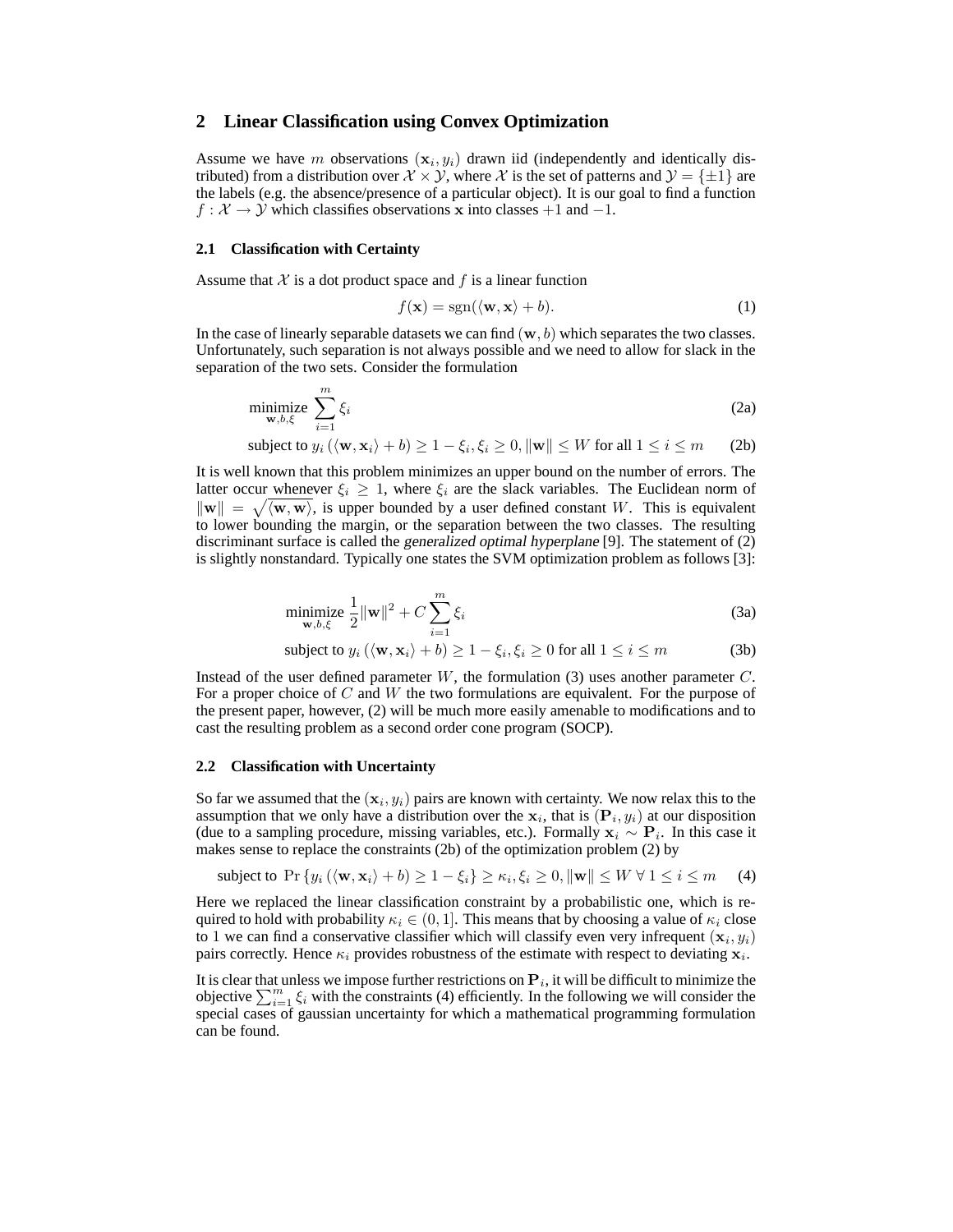# **3 Normal Distributions**

For the purpose of this section we assume that  $P_i = \mathcal{N}(\bar{x}_i, \Sigma_i)$ , i.e.,  $\mathbf{x}_i$  is drawn from a Gaussian distribution with mean  $\bar{x}_i$  and covariance  $\Sigma_i$ . We will not require that  $\Sigma_i$  has full rank. This means that the uncertainty about  $x_i$  may be limited to individual coordinates or to a subspace of  $X$ . As we shall see, this problem can be posed as SOCP.

## **3.1 Robust Classification**

Under the above assumptions, the probabilistic constraint (4) becomes

subject to 
$$
\Pr\{y_i (\langle \mathbf{w}, \mathbf{x}_i \rangle + b) \ge 1 - \xi_i\} \ge \kappa_i
$$
 where  $\mathbf{x}_i \sim \mathcal{N}(\bar{x}_i, \Sigma_i)$  (5a)  $\xi_i \ge 0, \|\mathbf{w}\| \le W$  for all  $1 \le i \le m$  (5b)

The stochastic constraint can be restated as a deterministic optimization problem

$$
\Pr\left\{\frac{z_i - \overline{z}_i}{\sigma_{z_i}} \ge \frac{y_i b + \xi_i - 1 - \overline{z}_i}{\sigma_{z_i}}\right\} \le \kappa_i \tag{6}
$$

where  $z_i := -y_i \mathbf{w}^\top \mathbf{x}_i$  is a normal random variable with mean  $\bar{z}_i$  and variance  $\sigma_{z_i}^2 :=$  $\mathbf{w}^\top \Sigma_i \mathbf{w}$ . Consequently  $(z_i - \bar{z}_i)/\sigma_{z_i}$  is a random variable with zero mean and unit variance and we can compute the lhs of (6) by evaluating the cumulative distribution function for normal distributions

$$
\phi(u) := \frac{1}{\sqrt{2\pi}} \int_{-\infty}^{u} e^{-\frac{s^2}{2}} ds.
$$

In summary, (6) is equivalent to the condition

$$
\phi\left(\frac{y_i b + \xi_i - 1 - \overline{z}_i}{\sigma_{z_i}}\right) \ge \kappa_i.
$$

which can be solved (since  $\phi(u)$  is monotonic and invertible), for the argument of  $\phi$  and obtain a condition on its argument

$$
y_i(\mathbf{w}^\top \bar{x}_i + b) \ge 1 - \xi_i + \gamma_i \sqrt{\mathbf{w}^\top \Sigma_i \mathbf{w}} , \ \gamma_i = \phi^{-1}(\kappa_i)
$$
 (7)

We now proceed to deriving a mathematical programming formulation.

## **3.2 Second Order Cone Programming Formulation**

Depending on  $\gamma_i$  we can distinguish between three different cases. First consider the case where  $\gamma_i = 0$  or  $\kappa_i = 0.5$ . This means that the second order cone part of the constraint (7) reduces to the linear inequality of (2b). In other words, we recover the linear constraint of a standard SVM.

Secondly consider the case  $\gamma_i < 0$  or  $\kappa_i < 0.5$ . This means that the constraint (7) describes a concave set, which turns the linear classification task into a hard optimization problem. However, it is not very likely that anyone would like to impose such constraints which hold only with low probability. After all, uncertain data requires the constraint to become more restrictive in holding not only for a guaranteed point  $x_i$  but rather for an entire set.

Lastly consider the case  $\gamma_i > 0$  or  $\kappa_i > 0.5$  second order cone constraint. In this case (7) describes a convex set in in  $w, b, \xi_i$ . We obtain the following optimization problem:

$$
\underset{\mathbf{w},b,\xi}{\text{minimize}} \sum_{i=1}^{m} \xi_i
$$
\n(8a)

subject to 
$$
y_i(\mathbf{w}^\top \mathbf{x}_i + b) \ge 1 - \xi_i + \gamma_i \|\Sigma_i^{\frac{1}{2}} \mathbf{w}\|
$$
 and  $\xi_i \ge 0 \ \forall \ 1 \le i \le m$  (8b)

$$
\|\mathbf{w}\| \le W \tag{8c}
$$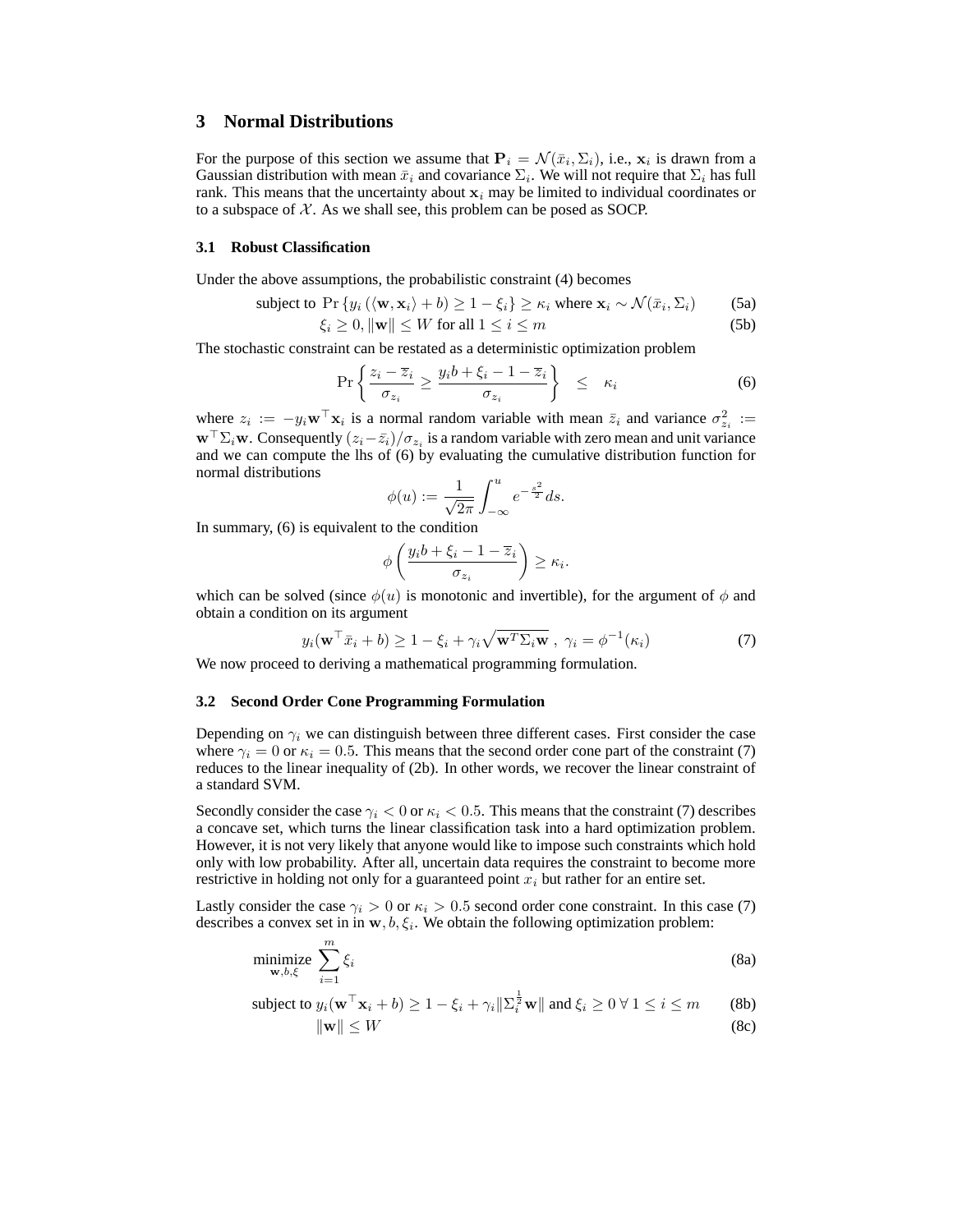These problems can be solved efficiently by publicly available codes: recent advances in Interior point methods for convex nonlinear optimization [8] have made such problems feasible. As a special case of convex nonlinear optimization SOCPs have gained much attention in recent times. For a further discussion of efficient algorithms and applications of SOCP see [6].

#### **3.3 Worst Case Prediction**

Note that if at optimality  $\xi_i > 0$ , the hyperplane intersects with the constraint set  $B(\mathbf{x}_i, \Sigma_i, \gamma_i)$ . Moreover, at a later stage we will need to predict the class label to asses on which side of the hyperplane  $B$  lies. If the hyperplane intersects  $B$  we will end up with different predictions for points in the different half spaces. In such a scenario a worst case prediction, y can be

$$
y = \text{sgn}(z)\,\text{sgn}(h-\gamma) \text{ where } \gamma = \phi^{-1}(\kappa), \ z = \frac{\langle \mathbf{w}, \mathbf{x}_i \rangle + b}{\sqrt{\mathbf{w}^\top \Sigma \mathbf{w}}} \text{ and } h = |z|.
$$
 (9)

Here sgn(z) gives us the sign of the point in the center of the ellipsoid and  $(h - \gamma)$  is the distance of  $z$  from the center. If the hyperplane intersects the ellipsoid, the worst case prediction is then the prediction for all points which are in the opposite half space of the center (x<sub>i</sub>). Plugging  $\kappa = 0.5$ , i.e.,  $\gamma = 0$  into (9) yields the standard prediction (1). In such a case  $h$  can serve as a measure of confidence as to how well the discriminating hyperplane classifies the mean $(x_i)$  correctly.

#### **3.4 Set Constraints**

The same problem as (8) can also be obtained by considering that the uncertainty in each datapoint is characterized by an ellipsoid

$$
\mathbf{B}(\mathbf{x}_i, \Sigma_i, \gamma_i) = {\mathbf{x} : (\mathbf{x} - \mathbf{x}_i)^\top \Sigma_i^{-1} (\mathbf{x} - \mathbf{x}_i) \leq \gamma_i^2}
$$
 (10)

in conjunction with the constraint

$$
y_i(\langle \mathbf{w}, \mathbf{x} \rangle + b) \ge 1 - \xi_i \text{ for all } \mathbf{x} \in S_i
$$
 (11)

where  $S_i = \mathbf{B}(\mathbf{x}_i, \Sigma_i, \gamma_i)$  As before  $\gamma_i = \phi^{-1}(\kappa_i)$  for  $\kappa_i \geq 0$ . In other words, we have  $\xi_i = 0$  only when the hyperplane  $\mathbf{w}^\top \mathbf{x} + b = 0$  does not intersect the ball  $\mathbf{B}(\mathbf{x}_i, \Sigma_i, \gamma_i)$ .

Note that this puts our optimization setting into the same category as the knowledge-based SVM, and SDP for invariances as all three deal with the above type of constraint (11). More to the point, in [5]  $S_i = S(\mathbf{x}_i, \beta)$  is a polynomial in  $\beta$  which describes the set of invariance transforms of  $x_i$  (such as distortion or translation). [4] define  $S_i$  to be a polyhedral "knowledge" set, specified by the intersection of linear constraints.

Such considerations suggest yet another optimization setting: instead of specifying a polyhedral set  $S_i$  by constraints we can also specify it by its vertices. In particular, we may set  $S_i$  to be the convex hull of a set as in  $S_i = \text{co}\{\mathbf{x}_{ij} \text{ for } 1 \leq j \leq m_i\}$ . By the convexity of the constraint set itself it follows that a necessary and sufficient condition for (11) to hold is that the inequality holds for all  $\mathbf{x} \in \{x_{ij} \text{ for } 1 \leq j \leq m_i\}$ . Consequently we can replace (11) by  $y_i (\langle \mathbf{w}, \mathbf{x}_{ij} \rangle + b) \ge 1 - \xi_i$  Note that the index ranges over j rather than i. Such a setting allows us to deal with uncertainties, e.g. regarding the range of variables, which are just given by interval boundaries, etc. The table below summarizes the five cases:

| Name                                    | Set $S_i$                                                 | <b>Optimization Problem</b> |
|-----------------------------------------|-----------------------------------------------------------|-----------------------------|
| Plain SVM[3]                            | $\{x_i\}$                                                 | Quadratic Program           |
| Knowledge Based SVM[4]   Polyhedral set |                                                           | <b>Quadratic Program</b>    |
| Invariances [5]                         | trajectory of polynomial                                  | Semidefinite Program        |
| <b>Normal Distribution</b>              | $\mathbf{B}(\mathbf{x}_i, \Sigma_i, \gamma_i)$            | Second Order Cone Program   |
| Convex Hull                             | $\cos\{\mathbf{x}_{ij} \; \forall \; 1 \leq j \leq m_i\}$ | Quadratic Program           |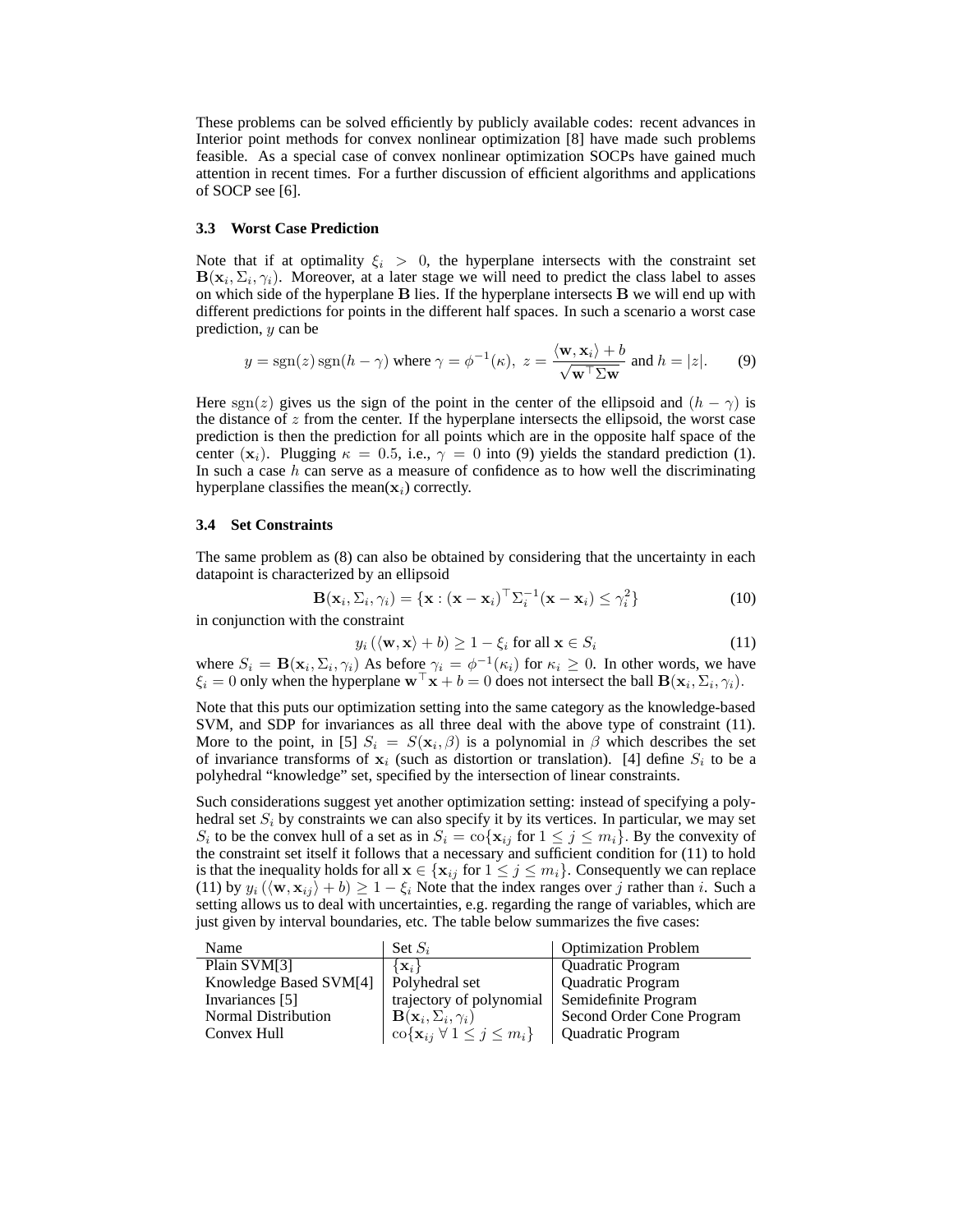Clearly all the above constraints can be mixed and matched and it is likely that there will be more additions to this table in the future. More central is the notion of stating the problems via (11) as a starting point.

# **4 Missing Variables**

In this section we discuss how to address the missing value problem. Key is how to obtain estimates of the uncertainty in the missing variables. Since our optimization setting allows for uncertainty in terms of a normal distribution we attempt to estimate the latter directly. In other words, we assume that  $x|y$  is jointly normal with mean  $\mu^y$  and covariance  $\Sigma^y$ . Hence we have the following two-stage procedure to deal with missing variables:

- Estimate  $\Sigma^y$ ,  $\mu^y$  from incomplete data, e.g. by means of the EM algorithm.
- Use the conditionally normal estimates of  $x_{\text{missing}}|(x_{\text{observed}}, y)$  in the optimization problem. This can then be cast in terms of a SOCP as described in the previous section.

Note that there is nothing to prevent us from using other estimates of uncertainty and use e.g. the polyhedral constraints subsequently. However, for the sake of simplicity we focus on normal distributions in this paper.

#### **4.1 Estimation of the model parameters**

We now detail the computation of the mean and covariance matrices for the datapoints which have missing values. We just sketch the results, for a detailed derivation see e.g. [7].

Let  $x \in R^d$ , where  $x_a \in R^{d_a}$  be the vector whose values are known, while  $x_m \in R^{d-d_a}$ be the vector consisting of missing variables. Assuming a jointly normal distribution in x with mean  $\mu$  and covariance  $\Sigma$  it follows that

$$
\mathbf{x}_{m}|\mathbf{x}_{a} \sim \mathcal{N}(\mu_{m} + \Sigma_{am}\Sigma_{aa}^{-1}(x_{a} - \mu_{a}), \Sigma_{mm} - \Sigma_{am}^{\top}\Sigma_{aa}^{-1}\Sigma_{am}).
$$
 (12)

Here we decomposed  $\mu$ ,  $\Sigma$  according to  $(x_a, x_m)$  into

$$
\mu = (\mu_a, \mu_m) \text{ and } \Sigma = \left[ \begin{array}{cc} \Sigma_{aa} & \Sigma_{am} \\ \Sigma_{am}^{\top} & \Sigma_{mm} \end{array} \right]. \tag{13}
$$

Hence, knowing  $\Sigma$ ,  $\mu$  we can estimate the missing variables and determine their degree of uncertainty. One can show that [7] to obtain  $\Sigma$ ,  $\mu$  the EM algorithm reads as follows:

- 1. Initialize  $\Sigma, \mu$ .
- 2. Estimate  $\mathbf{x}_m|\mathbf{x}_a$  for all observations using (12).
- 3. Recompute  $\Sigma$ ,  $\mu$  using the completed data set and go to step 2.

#### **4.2 Robust formulation for missing values**

As stated above, we model the missing variables as Gaussian random variables, with its mean and covariance given by the model described in the previous section. The standard practice for imputation is to discard the covariance and treat the problem as a deterministic problem, using the mean as surrogate. But using the robust formulation (8) one can as well account for the covariance.

Let  $m_a$  be number of datapoints for which all the values are available, while  $m_m$  be the number of datapoints containing missing values. Then the final optimization problem reads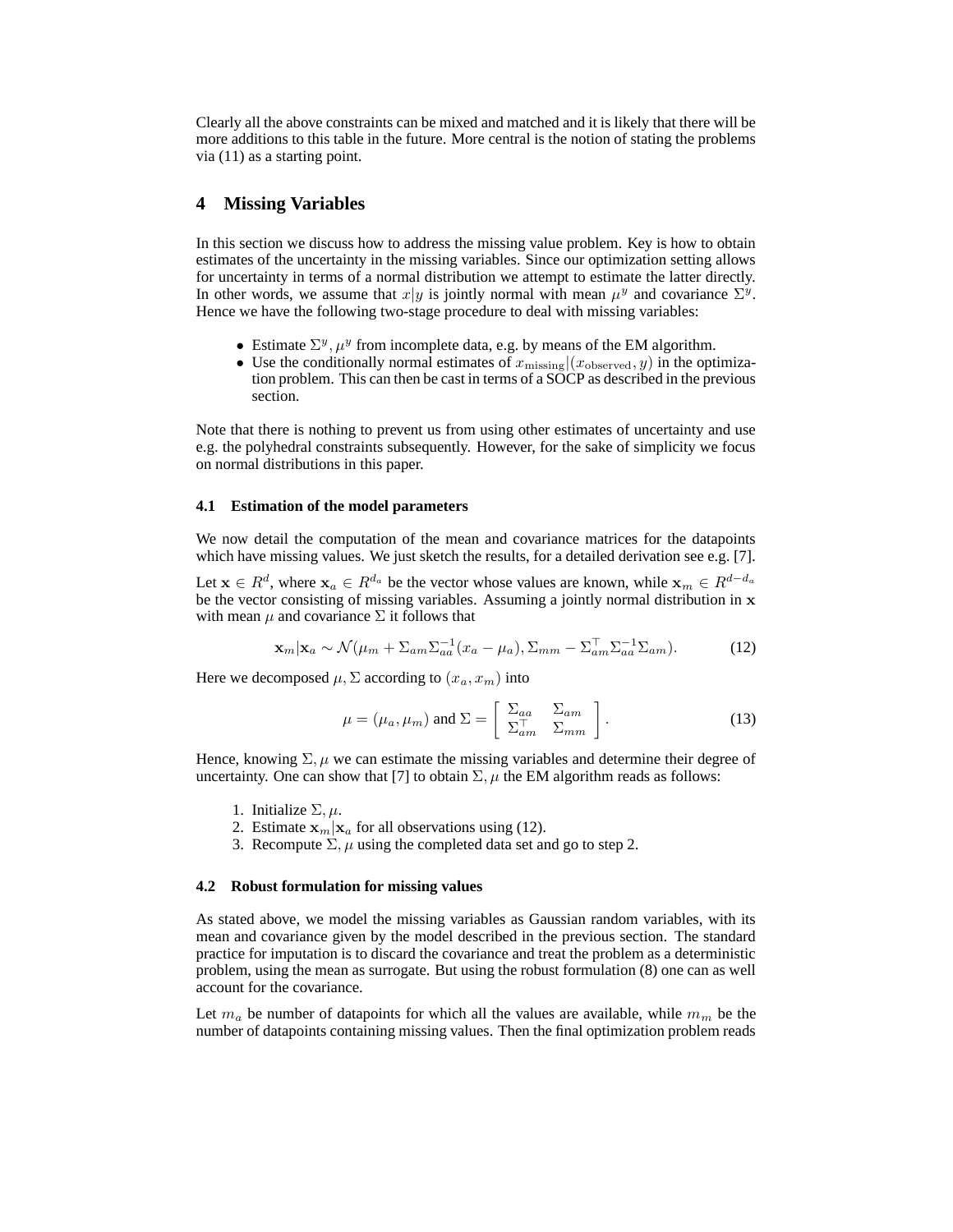as follows:

minimize 
$$
\sum_{\mathbf{w},b,\xi}^{m} \xi_{i}
$$
 (14)  
\nsubject to  $y_{i} (\langle \mathbf{w}, \mathbf{x}_{i} \rangle + b) \ge 1 - \xi_{i}$   $\forall 1 \le i \le m_{a}$   
\n $y_{j} (\mathbf{w}^{\top} \mathbf{x}_{j} + b) \ge 1 - \xi_{j} + \phi^{-1}(\kappa_{j}) \|\Sigma_{j}^{\frac{1}{2}} \mathbf{w}\| \quad \forall m_{a} + 1 \le j \le m_{a} + m_{m}$   
\n $\xi_{i} \ge 0$   $\|\mathbf{w}\| \le W$ 

The mean  $x_j$  has two components;  $x_{aj}$  has values available, while the imputed vector is given by  $\hat{\mathbf{x}}_{mj}$ , via (12). The matrix  $\sum_j$  has all entries zero except those involving the missing values, given by  $C_j$ , computed via (12).

The formulation (14) is an optimization problem which involves minimizing a linear objective over linear and second order cone constraints. At optimality the values of  $w, b$ , can be used to define a classifier (1). The resulting discriminator can be used to predict the the class label of a test datapoint having missing variables by a process of conditional imputation as follows.

Perform the imputation process assuming that the datapoint comes from class 1(class with label  $y = 1$ ). Specifically compute the mean and covariance, as outlined in section 4.1, and denote them by  $\mu_1$  and  $\Sigma_1$  (see (13)) respectively. The training dataset of class 1 is to be used in the computation of  $\mu_1$  and  $\Sigma_1$ . Using the estimated  $\mu_1$  and  $\Sigma_1$  compute h as defined in (9), and denote it by  $h_1$ . Compute the label of  $\mu_1$  with the rule (1), call it  $y_1$ .

Assuming that the test data comes from class 2 (with label  $y = -1$ ) redo the entire process and denote the resulting mean, covariance, and h by  $\mu_2$ ,  $\Sigma_2$ ,  $h_2$  respectively. Denote by  $y_2$ the label of  $\mu_2$  as predicted by (1). We decide that the observation belongs to class with label  $y_\mu$  as

$$
y_{\mu} = y_2 \text{ if } h_1 < h_2 \text{ and } y_{\mu} = y_1 \text{ otherwise} \tag{15}
$$

The above rule chooses the prediction with higher  $h$  value or in other words the classifier chooses the prediction about which it is more confident. Using  $y_{\mu}$ ,  $h_1$ ,  $h_2$  as in (15), the worst case prediction rule (9) can be modified as follows

$$
y = y_{\mu} \operatorname{sgn}(h - \gamma) \text{ where } \gamma = \phi^{-1}(\kappa) \text{ and } h = \max(h_1, h_2) \tag{16}
$$

It is our hypothesis that the formulation (14) along with this decision rule is robust to uncertainty in the data.

# **5 Experiments with the Robust formulation for missing values**

Experiments were conducted to evaluate the proposed formulation (14), against the standard imputation strategy. The experiment methodology consisted of creating a dataset of missing values from a completely specified dataset. The robust formulation (14) was used to learn a classifier on the dataset having missing values. The resulting classifier was used to give a worst case prediction (16), on the test data. Average number of disagreements was taken as the error measure. In the following we describe the methodology in more detail.

Consider a fully specified dataset,  $\mathcal{D} = \{(\mathbf{x}_i, y_i) | \mathbf{x}_i \in \mathbb{R}^d, y_i \in \{\pm 1\} \mid 1 \leq i \leq N\}$  having N observations, each observation is a d dimensional vector  $(\mathbf{x}_i)$  and labels  $y_i$ . A certain fraction( $f$ ) of the observations were randomly chosen. For each of the chosen datapoints  $d_m (= 0.5d)$  entries were randomly deleted. This then creates a dataset having N datapoints out of which  $N_m(= fN, 0 \le f \le 1)$  of them have missing values. This data is then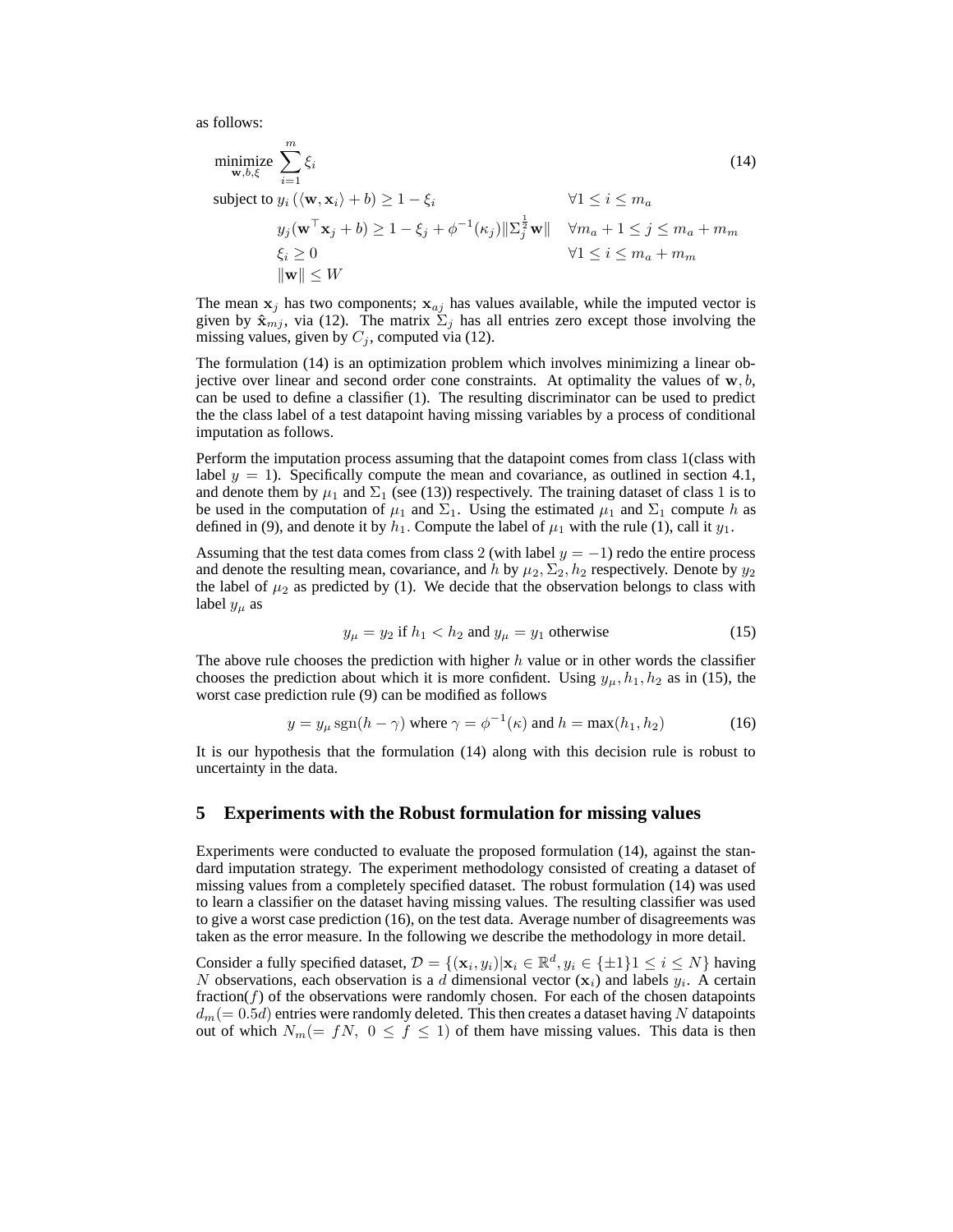randomly partitioned into test set and training set in the ratio 1 : 9 respectively. We do this exercise to generate 10 different datasets and all our results are averaged over them.

Assuming that the conditional probability distribution of the missing variables given the other variables is a gaussian, the mean( $\mathbf{x}_j$ ) and the covariance ( $\hat{\mathbf{C}}_j$ ) can be estimated by the methods described in (4.1). The robust optimization problem was then solved for different values of κ. The parameter  $\kappa_j (= \kappa)$  is set to the same value for all the  $N_m$  datapoints. For each value of  $\kappa$  the worst case error is recorded.

Experimental results are reported for three public domain datasets downloaded from uci repository ([2]). Pima( $N = 768$ ,  $d = 8$ ), Heart ( $N = 270$ ,  $d = 13$ ), and Ionosphere( $N =$  $351, d = 34$ ), were used for experiments.

Setting  $\kappa = 0.5$ , yields the generalized optimal hyperplane formulation, (2). The generalized optimal hyperplane will be referred to as the nominal classifier. The nominal classifier considers the missing values are well approximated by the mean  $(x_i)$ , and there is no uncertainty.



Figure 1: Performance of the robust programming solution for various datasets of the UCI database. From left to right: Pima, Ionosphere, and Heart dataset. Top: small fraction of data with missing variables (50%), Bottom: large number of observations with missing variables (90%)

The experimental results are summarized by the graphs(1). The robust classifier almost always outperforms the nominal classifier in the worst case sense (compare *nomwc* and *robustwc*). Results are presented for low( $f = 0.5$ ), and high ( $f = 0.9$ ) number of missing values. The results show that for low number of missing values( $f = 0.5$ ) the robust classifier is marginally better than the nominal classifier the gain but for large  $f = 0.9$  the gain